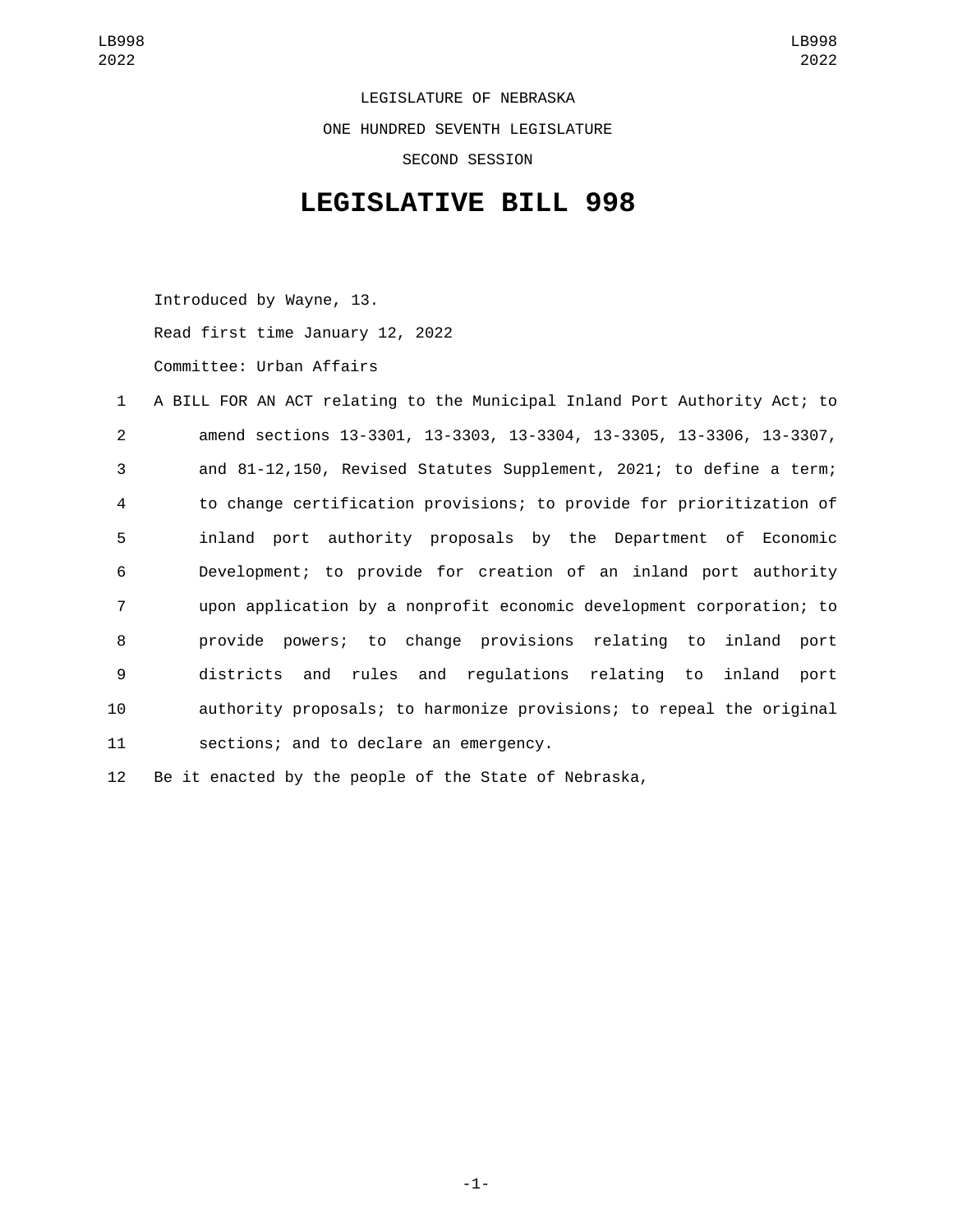Section 1. Section 13-3301, Revised Statutes Supplement, 2021, is 2 amended to read:

 13-3301 Sections 13-3301 to 13-3313 and section 4 of this act shall be known and may be cited as the Municipal Inland Port Authority Act.

 Sec. 2. Section 13-3303, Revised Statutes Supplement, 2021, is 6 amended to read:

13-3303 For purposes of the Municipal Inland Port Authority Act:

 (1) Board means the board of commissioners of an inland port 9 authority;

 (2) City means any city of the metropolitan class, city of the primary class, or city of the first class which contains an area eligible 12 to be designated as an inland port district;

 (3) Direct financial benefit means any form of financial benefit that accrues to an individual directly, including compensation, commission, or any other form of a payment or increase of money, or an increase in the value of a business or property. Direct financial benefit does not include a financial benefit that accrues to the public 18 generally;

 (4) Family member means a spouse, parent, sibling, child, or 20 grandchild;

 (5) Inland port authority means an authority created by a city, county, or a city and one or more counties under the Municipal Inland Port Authority Act to manage an inland port district;

 (6) Inland port district means an area within the corporate boundaries or extraterritorial zoning jurisdiction or both of a city, within the boundaries of one or more counties, or within both the corporate boundaries or extraterritorial zoning jurisdiction or both of a city and the boundaries of one or more counties, and which meets at least 29 two of the following criteria:

 (a) Is located within one mile of a navigable river or other 31 navigable waterway;

-2-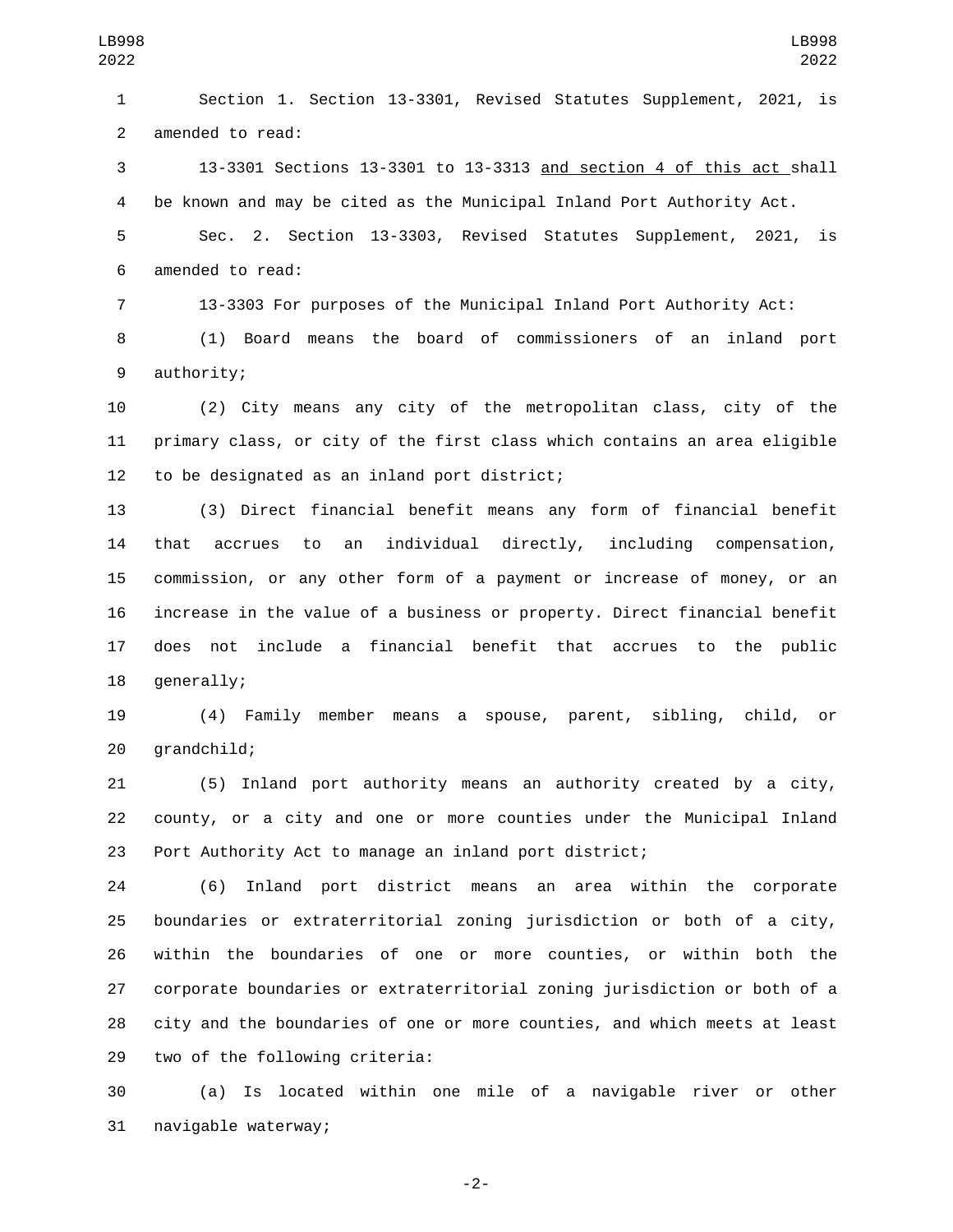(b) Is located within one mile of a major rail line;

 (c) Is located within two miles of any portion of the federally designated National System of Interstate and Defense Highways or any other four-lane divided highway; or4

(d) Is located within two miles of a major airport;

 (7) Intermodal facility means a hub or other facility for trade combining any combination of rail, barge, trucking, air cargo, or other 8 transportation services;

 (8) Major airport means an airport with commercial service as 10 defined by the Federal Aviation Administration; and

 (9) Major rail line means a rail line that is accessible to a Class 12 I railroad as defined by the federal Surface Transportation Board; and -

 (10) Nonprofit economic development corporation means a chamber of commerce or other mutual benefit or public benefit corporation organized under the Nebraska Nonprofit Corporation Act to assist economic 16 development.

 Sec. 3. Section 13-3304, Revised Statutes Supplement, 2021, is 18 amended to read:

 13-3304 (1) Any city which encompasses an area greater than three hundred acres eligible to be designated as an inland port district may propose to create an inland port authority by ordinance, subject to the cap on the total number of inland port districts provided in subsection (4) of this section. In determining whether to propose the creation of an inland port authority, the city shall consider the following criteria:

 (a) The desirability and economic feasibility of locating an inland port district within the corporate boundaries, extraterritorial zoning jurisdiction, or both of the city;

 (b) The technical and economic capability of the city and any other public and private entities to plan and carry out development within the 30 proposed inland port district;

(c) The strategic location of the proposed inland port district in

-3-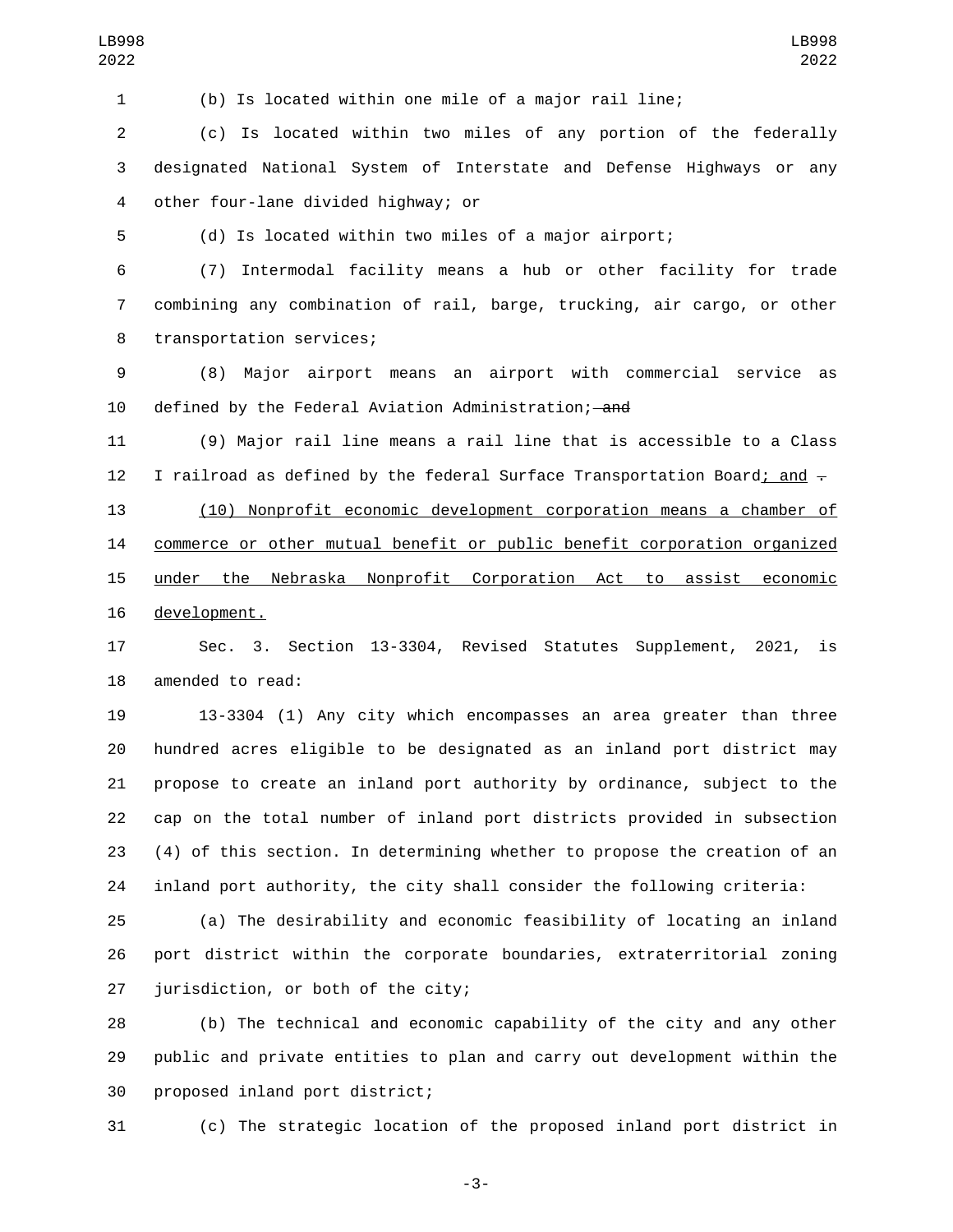proximity to existing and potential transportation infrastructure that is conducive to facilitating regional, national, and international trade and the businesses and facilities that promote and complement such trade;

 (d) The potential impact that development of the proposed inland 5 port district will have on the immediate area; and

 (e) The regional and statewide economic impact of development of the 7 proposed inland port district.

 (2) Any city and one or more counties in which a city of the metropolitan class, city of the primary class, or city of the first class is located, or in which the extraterritorial zoning jurisdiction of such city is located, which encompass an area greater than three hundred acres eligible to be designated as an inland port district may enter into an agreement pursuant to the Interlocal Cooperation Act to propose joint creation of an inland port authority, subject to the cap on the total number of inland port districts provided in subsection (4) of this section. In determining whether to propose the creation of an inland port authority, the city and counties shall consider the following criteria:

 (a) The desirability and economic feasibility of locating an inland port district within the corporate boundaries or extraterritorial zoning jurisdiction or both of the city, or within both the corporate boundaries or extraterritorial zoning jurisdiction or both of a city and the 22 boundaries of one or more counties;

 (b) The technical and economic capability of the city and county or counties and any other public and private entities to plan and carry out development within the proposed inland port district;

 (c) The strategic location of the proposed inland port district in proximity to existing and potential transportation infrastructure that is conducive to facilitating regional, national, and international trade and the businesses and facilities that promote and complement such trade;

 (d) The potential impact that development of the proposed inland port district will have on the immediate area; and

-4-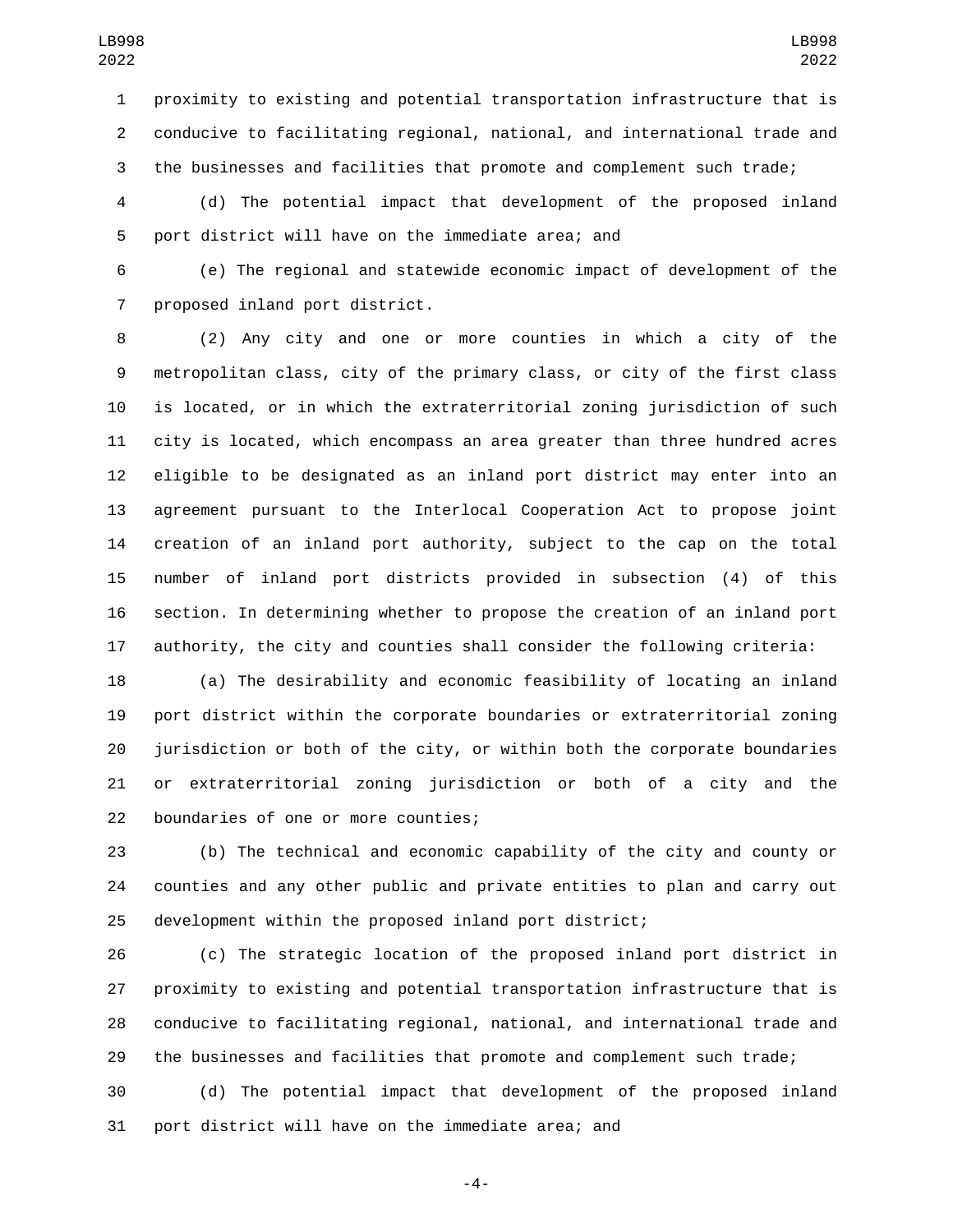(e) The regional and statewide economic impact of development of the 2 proposed inland port district.

 (3) Any county with a population greater than twenty thousand inhabitants according to the most recent federal census or the most recent revised certified count by the United States Bureau of the Census which encompasses an area greater than three hundred acres eligible to be designated as an inland port district may propose to create an inland port authority by resolution, subject to the cap on the total number of inland port districts provided in subsection (4) of this section. In determining whether to propose the creation of an inland port authority, 11 the county shall consider the following criteria:

 (a) The desirability and economic feasibility of locating an inland 13 port district within the county;

 (b) The technical and economic capability of the county and any other public or private entities to plan and carry out development within 16 the proposed inland port district;

 (c) The strategic location of the proposed inland port district in proximity to existing and potential transportation infrastructure that is conducive to facilitating regional, national, and international trade and the businesses and facilities that promote and complement such trade;

 (d) The potential impact that development of the proposed inland port district will have on the immediate area; and

 (e) The regional and statewide economic impact of development of the 24 proposed inland port district.

 (4) No more than five inland port districts may be designated statewide. No inland port authority shall designate more than one inland port district, and no inland port authority may be created without also 28 designating an inland port district.

 (5) Following the adoption of an ordinance, resolution, or execution of an agreement pursuant to the Interlocal Cooperation Act proposing creation of an inland port authority, the city clerk or county clerk

-5-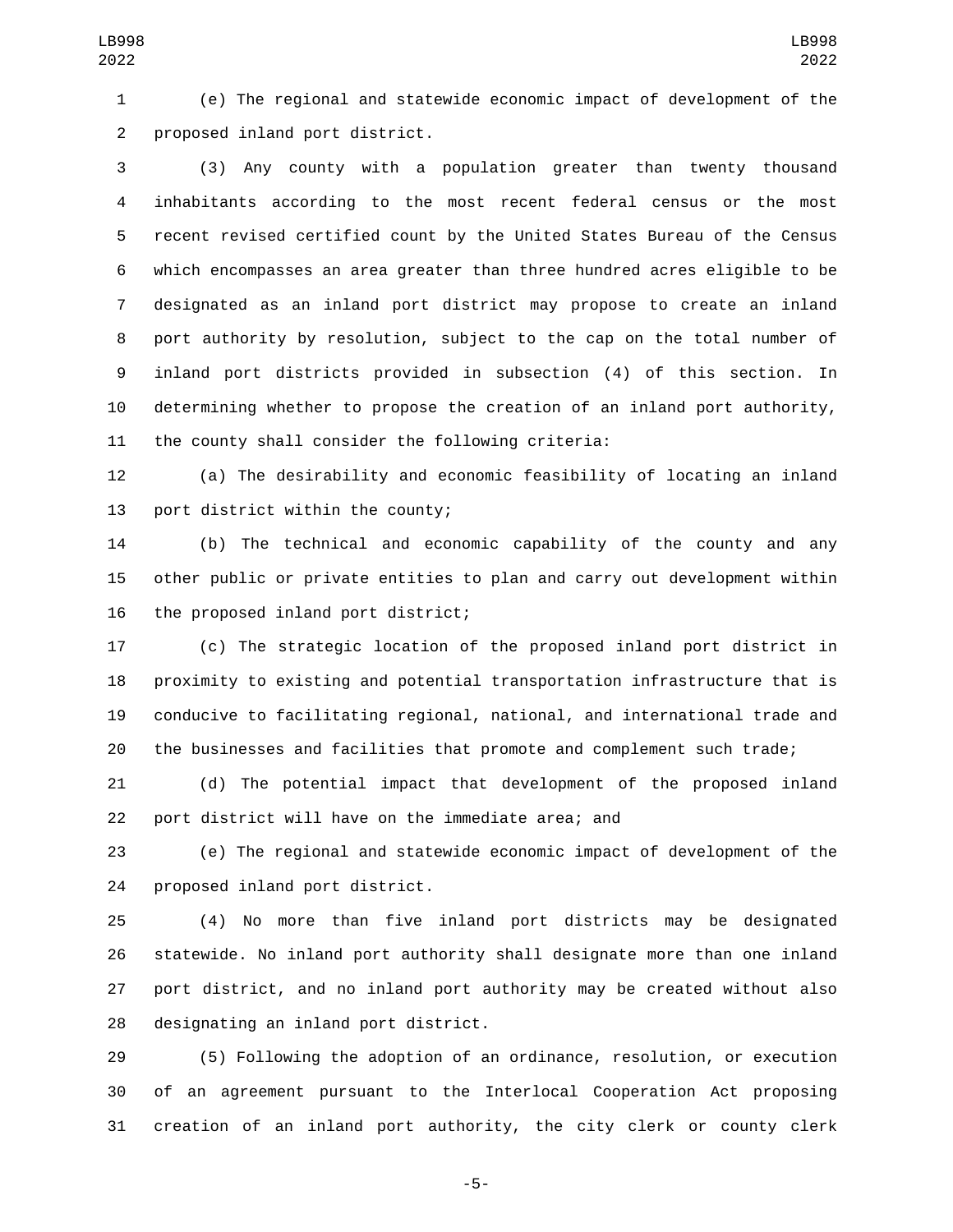shall transmit a copy of such ordinance, resolution, or agreement to the Department of Economic Development along with an application for approval of the proposal. Upon receipt of such ordinance, resolution, or agreement and application, the department shall evaluate the proposed inland port authority to determine whether the proposal meets the criteria in subsection (1), (2), or (3) of this section, whichever is applicable, as well as any prioritization criteria developed by the department. Upon a determination that the proposed inland port authority sufficiently meets such criteria, the Director of Economic Development shall certify to the city clerk or county clerk whether the proposed creation of such inland port authority exceeds the cap on the total number of inland port districts pursuant to subsection (4) of this section. If the department determines that the proposed inland port authority sufficiently meets such criteria and does not exceed such cap, the inland port authority shall be deemed created. If the proposed inland port authority does not sufficiently meet such criteria or exceeds such cap, the city shall repeal such ordinance, the county shall repeal such resolution, or the city and county or counties shall rescind such agreement and the proposed 19 inland port authority shall not be created.

 Sec. 4. (1) In the event that a city, a city and one or more counties, or a county, as such are described in subsections (1), (2), and (3) of section 13-3304, has or have not proposed to create an inland port authority as provided in such section, a nonprofit economic development 24 corporation which serves such city, such city and one or more counties, or such county may propose to create an inland port authority using the criteria in subsection (1), (2), or (3) of section 13-3304, whichever is applicable, by submitting an application to the Department of Economic 28 Development.

 (2) Following the submission of an application from a nonprofit economic development corporation proposing the creation of an inland port authority, the Department of Economic Development shall evaluate the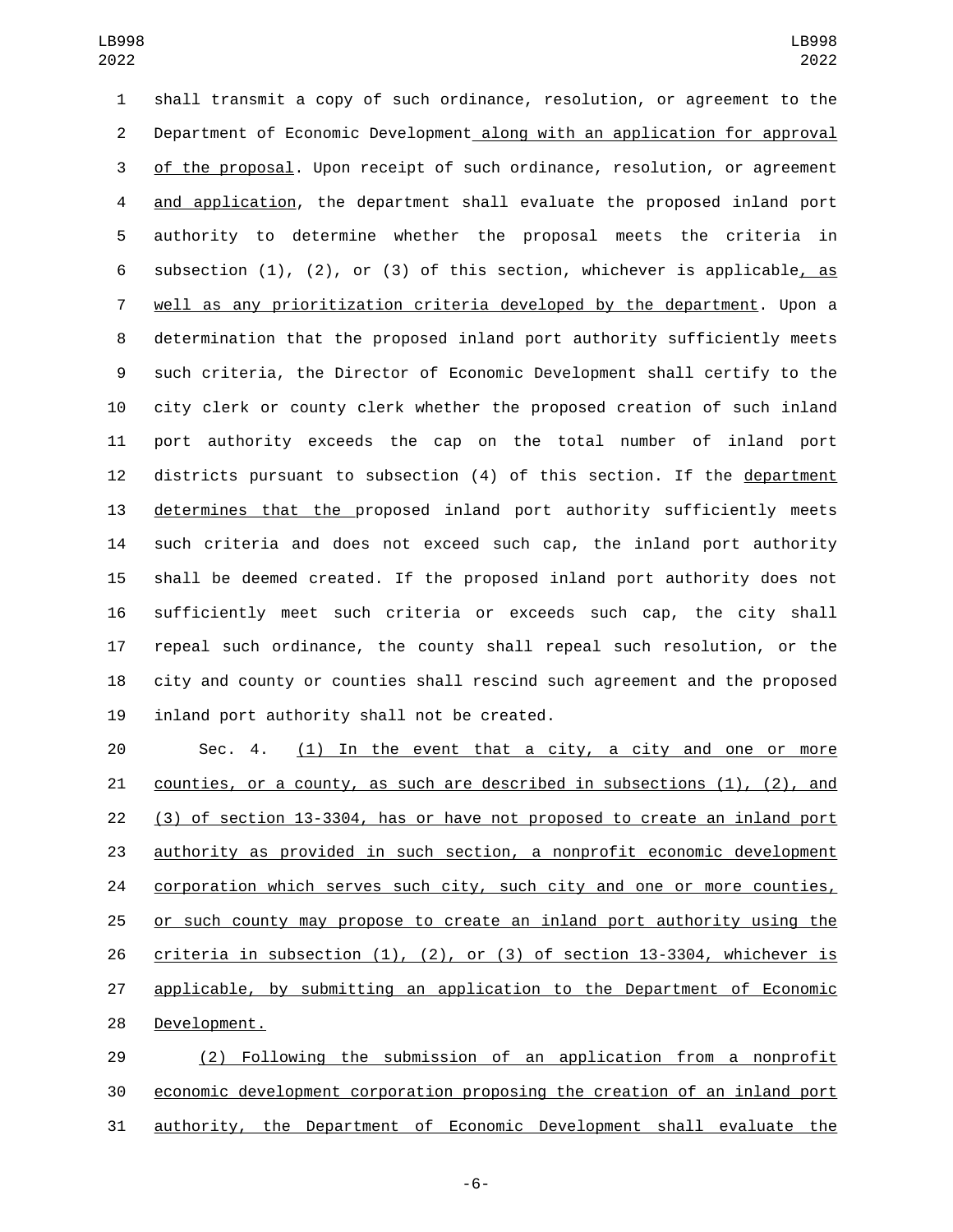proposed inland port authority to determine whether the proposal meets the criteria in subsection (1), (2), or (3) of section 13-3304, whichever is applicable, as well as any prioritization criteria developed by the department. Upon a determination that the proposed inland port authority sufficiently meets such criteria, the Director of Economic Development shall certify to the nonprofit economic development corporation and the city clerk or county clerk or clerks whether the proposed creation of such inland port authority exceeds the cap on the total number of inland port districts pursuant to subsection (4) of section 13-3304. If the proposed inland port authority sufficiently meets such criteria and does not exceed such cap, such city, such city and one or more counties, or such county shall create an inland port authority pursuant to subsection (1), (2), or (3) of section 13-3304, whichever is applicable, based on the criteria utilized by the nonprofit economic development corporation 15 pursuant to subsection (1) of this section.

 Sec. 5. Section 13-3305, Revised Statutes Supplement, 2021, is 17 amended to read:

 13-3305 (1) The city council of any city which has created an inland port authority pursuant to subsection (1) of section 13-3304 shall designate what areas within the corporate limits, extraterritorial zoning jurisdiction, or both of the city shall comprise the inland port district, subject to the limitations of the Municipal Inland Port Authority Act. The boundaries of any inland port district shall be filed with the city clerk and shall become effective upon approval of the city council. The city council may from time to time enlarge or reduce the area comprising any inland port district, except that such district shall not be reduced to an area less than three hundred acres. Any change of boundaries shall be filed with the city clerk and become effective upon 29 such filing.

 (2) The city council of any city and county board or boards of any county or counties which have created an inland port authority pursuant

-7-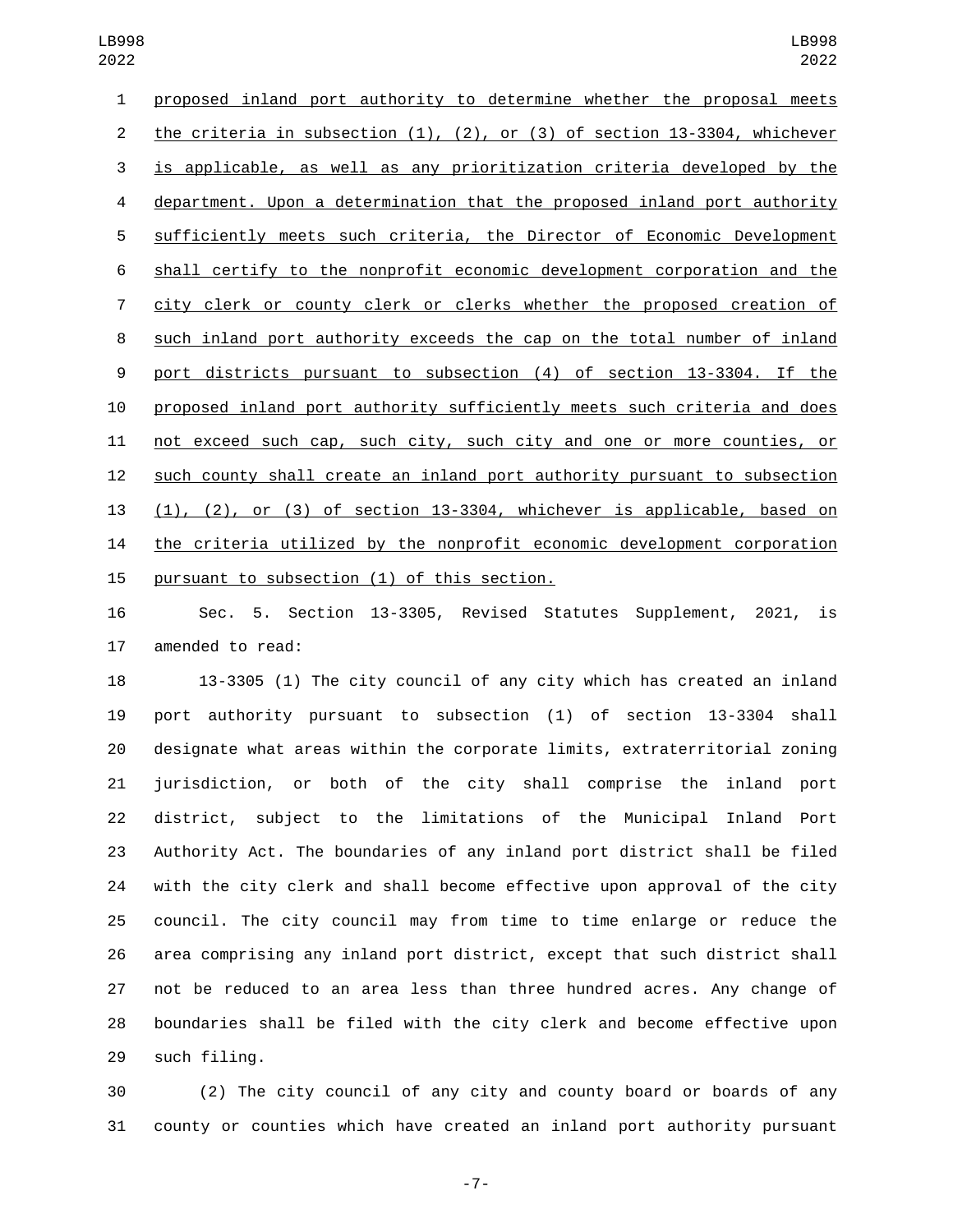to subsection (2) of section 13-3304 shall designate what areas within the corporate limits, extraterritorial zoning jurisdiction, or both of the city or within the county or counties shall comprise the inland port district, subject to the limitations of the Municipal Inland Port Authority Act. The boundaries of any inland port district shall be filed with the city clerk and the county clerk or clerks and shall become effective upon approval of the city council and the county board or boards. The city council and the county board or boards may from time to time enlarge or reduce the area comprising any inland port district, except that such district shall not be reduced to an area less than three hundred acres. Any change of boundaries shall be filed with the city clerk and the county clerk or clerks and become effective upon such 13 filing.

 (3) The county board of any county which has created an inland port authority pursuant to subsection (3) of section 13-3304 shall designate what areas within the county shall comprise the inland port district, subject to the limitations of the Municipal Inland Port Authority Act. The boundaries of any inland port district shall be filed with the county clerk and shall become effective upon approval of the county board. The county board may from time to time enlarge or reduce the area comprising any inland port district, except that such district shall not be reduced to an area less than three hundred acres. Any change of boundaries shall be filed with the county clerk and become effective upon such filing.

 (4) Not more than twenty-five percent of the area within an inland port district designated pursuant to this section may be noncontiguous with the remaining portions of such inland port district. Such noncontiguous area shall be no more than one-quarter mile from the 28 remaining portions of such inland port district.

 (5) Nothing in this section shall require that any real property located within the boundaries of an inland port district be owned by an inland port authority or the city or county or counties in which such

-8-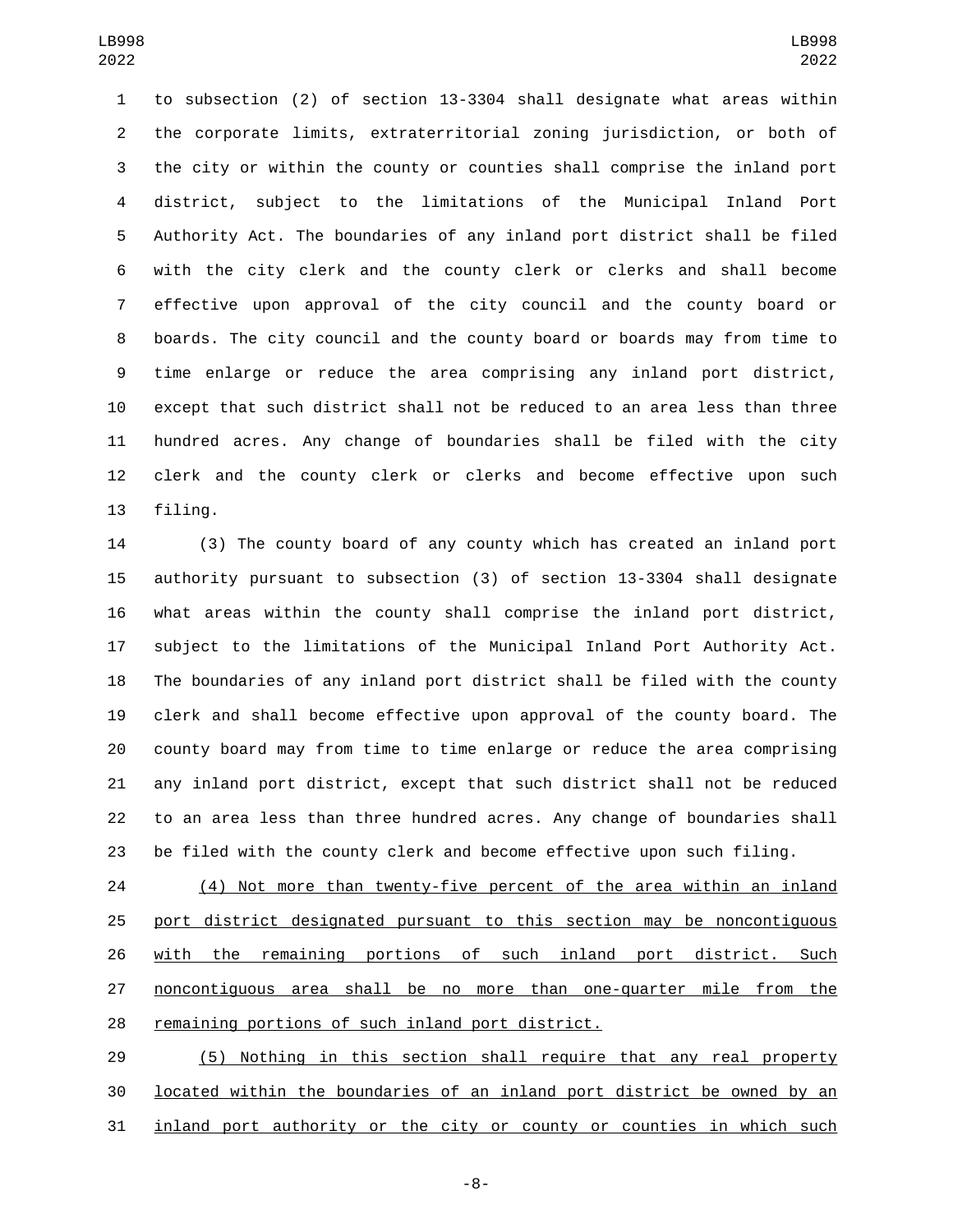1 real property is located.

 Sec. 6. Section 13-3306, Revised Statutes Supplement, 2021, is 3 amended to read:

13-3306 (1) An inland port authority shall have the power to:

 (a) Plan, facilitate, and develop the inland port district in conjunction with the city, the county or counties, and other public and private entities, including the development of publicly-owned infrastructure and improvements within the inland port district;

 (b) Engage in marketing and business recruitment activities and efforts to encourage and facilitate development of the inland port 11 district;

 (c) Apply for and take all other necessary actions for the establishment of a foreign trade zone, as provided under federal law, 14 within the inland port district;

(d) Issue and sell revenue bonds as provided in section 13-3308;

 (e) Acquire, own, lease, sell, or otherwise dispose of interest in and to any real property and improvements located thereon, and in any personal property, and construct buildings and other structures necessary to fulfill the purposes of the inland port authority;

 (f) Acquire rights-of-way and property of any kind or nature within the inland port district necessary for its purposes by purchase or 22 negotiation;

 (g) Enter into lease agreements for real or personal property, 24 either as lessee or lessor;

(h) Sue and be sued in its own name;25

 (i) Enter into contracts and other instruments necessary, incidental, or convenient to the performance of its duties and the exercise of its powers, including, but not limited to, agreements under the Interlocal Cooperation Act with the city, the county or counties, or any other political subdivision of this or any other state;

(j) Borrow money from private lenders, from the state, or from the

-9-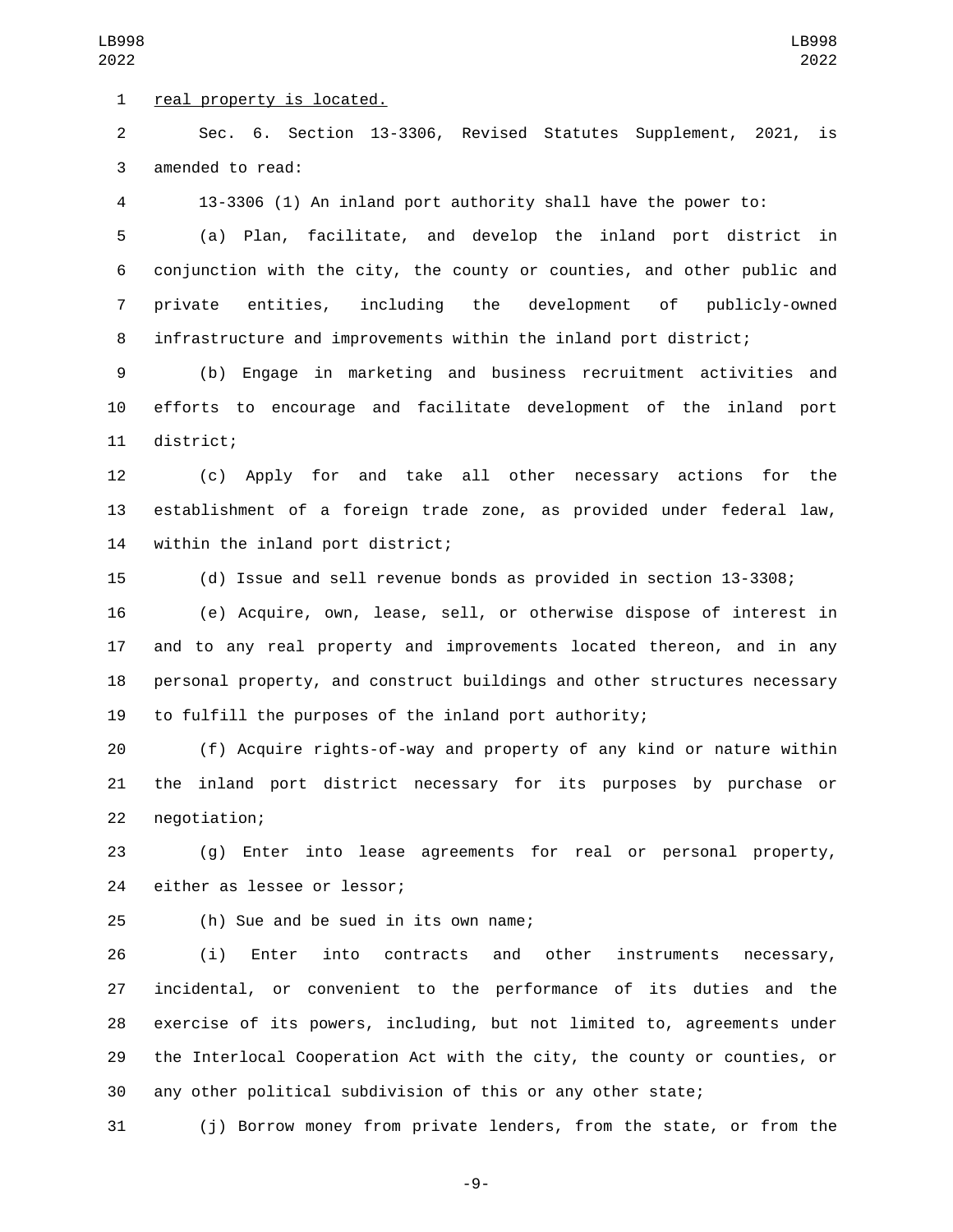1 federal government as may be necessary for the operation and work of the 2 inland port authority;

 (k) Accept appropriations, including funds transferred by the Legislature pursuant to section 81-12,146, contributions, gifts, grants, or loans from the United States, the State of Nebraska, political subdivisions, or other public and private agencies, individuals, 7 partnerships, or corporations;

8 (l) Provide grants to any business located within the boundaries of 9 the inland port district including funds received pursuant to the Site 10 and Building Development Act;

11 (m)  $(1)$  Employ such managerial, engineering, legal, technical, 12 clerical, accounting, advertising, administrative, or other assistance as 13 may be deemed advisable, or to contract with independent contractors for 14 any such assistance;

 (n) (m) Adopt, alter, or repeal its own bylaws, rules, and regulations governing the manner in which its business may be transacted, except that such bylaws, rules, and regulations shall not exceed the powers granted to the inland port authority by the Municipal Inland Port 19 Authority Act;

20  $(0)$   $\left\{\uparrow\right\}$  Enter into agreements with private operators or public 21 entities for the joint development, redevelopment, reclamation, and other 22 uses of property within the inland port district;

23 (p)  $\left(\theta\right)$  Own and operate an intermodal facility and other publicly-24 owned infrastructure and improvements within the boundaries of the inland 25 port district; and

 $(q)$   $(p)$  Establish and charge fees to businesses and customers utilizing the services offered by the inland port authority within the inland port district as required for the proper maintenance, development, operation, and administration of the inland port authority.

30 (2) An inland port authority shall neither possess nor exercise the 31 power of eminent domain.

-10-